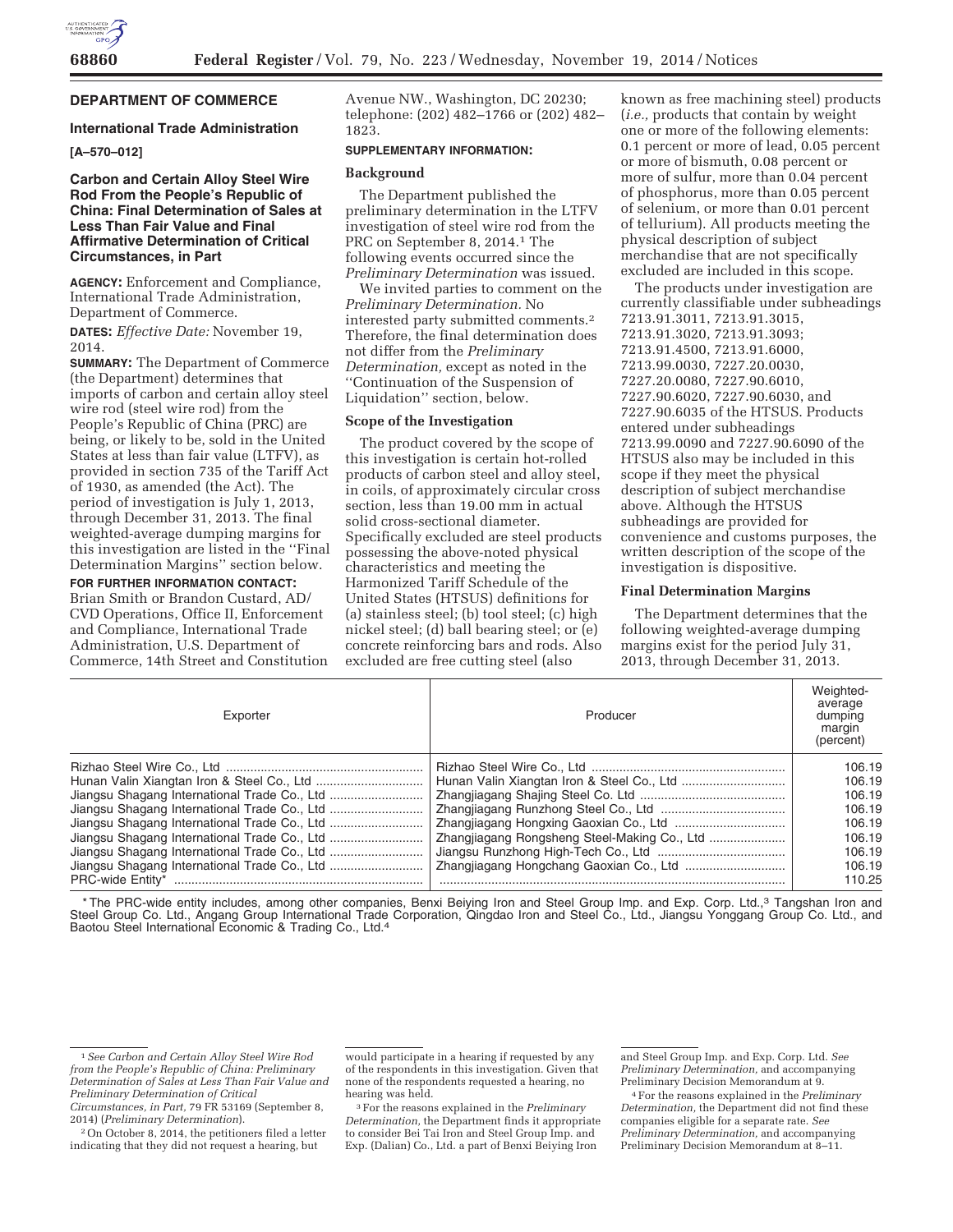## **Critical Circumstances**

In the *Preliminary Determination,*5 we found that critical circumstances did not exist for entries of subject merchandise from the companies to which we granted a separate rate.<sup>6</sup> In accordance with sections 776(a) and (b) of the Act, we applied facts available with an adverse inference to determine that critical circumstances existed with respect to entries of subject merchandise from the PRC-wide entity. No parties commented on, and we made no changes to, our preliminary critical circumstances analysis,7 for purposes of the final determination. Therefore, pursuant to section 735(a)(3) of the Act, we continue to find that critical circumstances do not exist for the separate rate companies, but do exist for the PRC-wide entity.

# **Continuation of Suspension of Liquidation**

As noted above, for this final determination, the Department found that critical circumstances exist with respect to imports of the subject merchandise from the PRC-wide entity. Therefore, in accordance with section 735(c)(4)(A) of the Act, we will instruct U.S. Customs and Border Protection (CBP) to continue to suspend liquidation of all imports of the merchandise subject to the investigation from the PRC-wide entity, that were entered or withdrawn from warehouse, for consumption on or after June 10, 2014, 90 days prior to publication of the *Preliminary Determination* in the **Federal Register**, and require a cash deposit for such entries as noted below.

Because we did not find that critical circumstances exist with respect to the separate rate companies, in accordance with section  $735(c)(1)(B)$  of the Act, the Department will instruct CBP to continue to suspend liquidation of all entries of the subject merchandise from these companies which were entered, or withdrawn from warehouse, for consumption on or after September 8, 2014, the date of publication of the *Preliminary Determination* in the **Federal Register**.

Furthermore, consistent with our practice, where the product under investigation is also subject to a concurrent countervailing duty (CVD) investigation, we will instruct CBP to require a cash deposit equal to the amount by which the normal value

exceeds the export price or constructed export price, adjusted where appropriate for export subsidies and estimated domestic subsidy passthrough.8 In the final determination of the companion CVD investigation on steel wire rod from the PRC, the Department determined that the mandatory respondents and all other companies benefited from export subsidies.9 Thus, we will offset the estimated weighted-average dumping margin for the PRC-wide entity of 110.25 percent, and for the separate rate companies of 106.19 percent, by the CVD rate attributable to export subsidies (*i.e.*, 13.01 percent 10) to calculate the cash deposit rate for the PRC-wide entity of 97.24 percent, and for the separate rate companies of 93.18 percent.11 Consistent with our *Preliminary Determination*, we are not adjusting the final determination rates for estimated domestic subsidy pass through because we have no basis upon which to make such an adjustment.<sup>12</sup>

9*See Carbon and Alloy Steel Wire Rod from the People's Republic of China: Final Affirmative Countervailing Duty Determination and Final Affirmative Critical Circumstances Determination*, and accompanying Issues and Decision Memorandum at 9–10 and Attachment entitled ''Description of Programs,'' signed concurrently with this notice.

10The following subsidy programs countervailed for all companies in the final determination of the concurrent CVD investigation are export subsidies: Development of Famous Brands and China World Top Brands Programs (0.55 percent), Sub-Central Government Subsidies for Development of Famous Brands and China World Top Brands (0.55 percent), Funds for Outward Expansion of Industries in Guangdong Province (0.55 percent), State Specific Fund for Promoting Key Industries and Innovation Technologies (0.55 percent), Grants for Antidumping Investigations (0.55 percent), Technology to Improve Trade Research and Development (R&D) Fund (0.55 percent), Income Tax Reductions for Export-Oriented Foreign Invested Enterprises (FIEs) (0.00 percent), and Tax Refunds for Reinvestment of FIE Profits in Export-Oriented Enterprises (9.71 percent). *See Carbon and Alloy Steel Wire Rod from the People's Republic of China: Final Affirmative Countervailing Duty Determination and Final Affirmative Critical Circumstances Determination*, and the accompanying Issues and Decision Memorandum at 9–10 and Attachment entitled ''Description of Programs,'' signed concurrently with this notice.

11We did not make any adjustment for export subsidies in the *Preliminary Determination. See Preliminary Determination*, 79 FR at 53171.

12*See Preliminary Determination*, and accompanying Preliminary Decision Memorandum at 18.

The Department will instruct CBP to require a cash deposit 13 equal to the weighted-average amount by which the normal value exceeds U.S. price, with the above-noted adjustments, as follows: (1) The rate for the exporter/producer combinations listed in the chart above will be the rate we have determined in this final determination; (2) for all PRC exporters of subject merchandise which have not received their own rate, the cash-deposit rate will be the rate established for the PRC-wide entity; and (3) for all non-PRC exporters of subject merchandise which have not received their own rate, the cash-deposit rate will be the rate applicable to the PRC exporter/producer combination that supplied that non-PRC exporter. These suspension of liquidation and cash deposit instructions will remain in effect until further notice.

### **ITC Notification**

In accordance with section 735(d) of the Act, we notified the International Trade Commission (ITC) of the final affirmative determination of sales at LTFV. As the Department's final determination is affirmative, in accordance with section 735(b)(2) of the Act, the ITC will determine, within 45 days, whether the domestic industry in the United States is materially injured, or threatened with material injury, by reason of imports of subject merchandise, or sales (or the likelihood of sales) for importation, of the subject merchandise. If the ITC determines that such injury does not exist, this proceeding will be terminated and all estimated duties deposited as a result of the suspension of liquidation will be refunded. If the ITC determines that such injury does exist, the Department will issue an antidumping duty order directing CBP to assess, upon further instruction by the Department, antidumping duties on all imports of the subject merchandise entered, or withdrawn from warehouse, for consumption on or after the effective date of the suspension of liquidation.

### **Return or Destruction of Proprietary Information**

This notice also serves as a reminder to the parties subject to administrative protective order (APO) of their responsibility concerning the disposition of propriety information disclosed under APO in accordance with 19 CFR 351.305. Timely written notification of return or destruction of

<sup>5</sup>*See Preliminary Determination,* 79 FR at 53170. 6Rizhao Steel Wire Co., Ltd., Hunan Valin Xiangtan Iron & Steel Co., Ltd., and Jiangsu Shagang International Trade Co., Ltd. (collectively, the separate rate companies).

<sup>7</sup>*See Preliminary Determination,* 79 FR at 53170.

<sup>8</sup>*See* sections 772(c)(1)(C) and 777A(f) of the Act, respectively. Unlike in administrative reviews, the Department makes an adjustment for export subsidies in an LTFV investigation not in the calculation of the weighted-average dumping margin, but in the cash deposit instructions issued to CBP. *See Notice of Final Determination of Sales at Less Than Fair Value, and Negative Determination of Critical Circumstances: Certain Lined Paper Products from India*, 71 FR 45012 (August 8, 2006), and accompanying Issues and Decision Memorandum at Comment 1.

<sup>13</sup>*See Modification of Regulations Regarding the Practice of Accepting Bonds During the Provisional Measures Period in Antidumping and Countervailing Duty Investigations*, 76 FR 61042 (October 3, 2011).